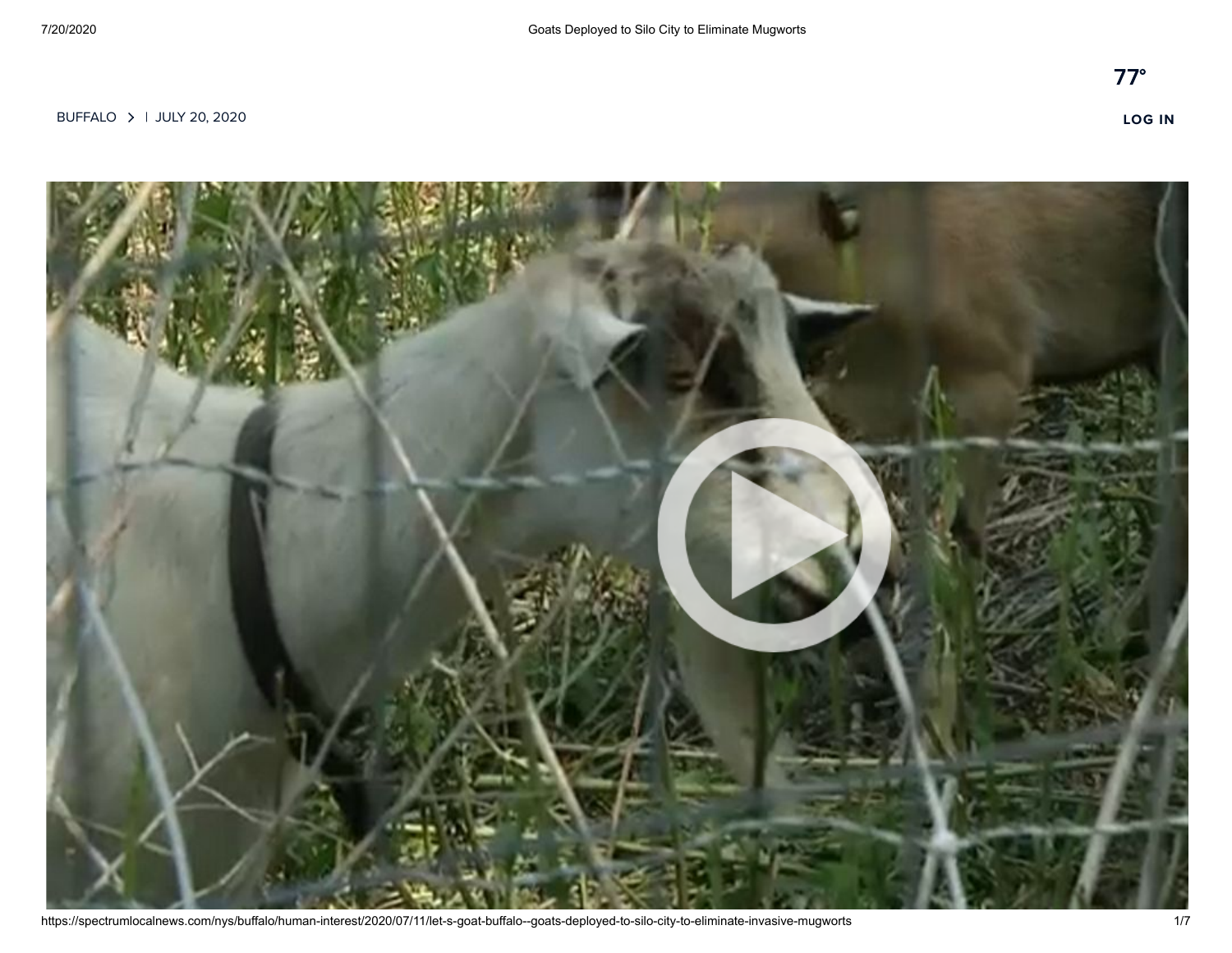$\frac{1}{2}$  VIDEOS 2000. [BUFFALO](https://spectrumlocalnews.com/splash.html#nys) | JULY 20, 2020 **[LOG](https://spectrumlocalnews.com/nys/buffalo/live-video/login) IN**

### Let's Goat Buffalo: Goats Deployed to Silo City to Eliminate Invasive Mugworts

BY SPECTRUM NEWS STAFF | BUFFALO PUBLISHED 12:04 PM ET JUL. 11, 2020

Lets goat Buffalo.

Yes, you read that correctly.

A team of goats took on a very important assignment.

They have been deployed to Silo City to eliminate invasive mugworts.

With their unique digestive systems, they breakdown seeds and slow the regrowth of those invasive plants.

Six goats will be penned in a safe enclosure where they will graze until July 17.

"These goats are not only adorable, they are also important," said Nancy Smith, Western New York Land Conservancy executive director. "They are tipping the balance toward a more diverse ecosystem. The result will be beauty and color in the landscape, new homes for butterflies, improved water quality, and a stronger web of life."

The goats were sponsored by the Western New York Land Conservancy as part of its effort to develop the Riverline in Buffalo's downtown.

#### **YOU MAY ALSO BE INTERESTED IN**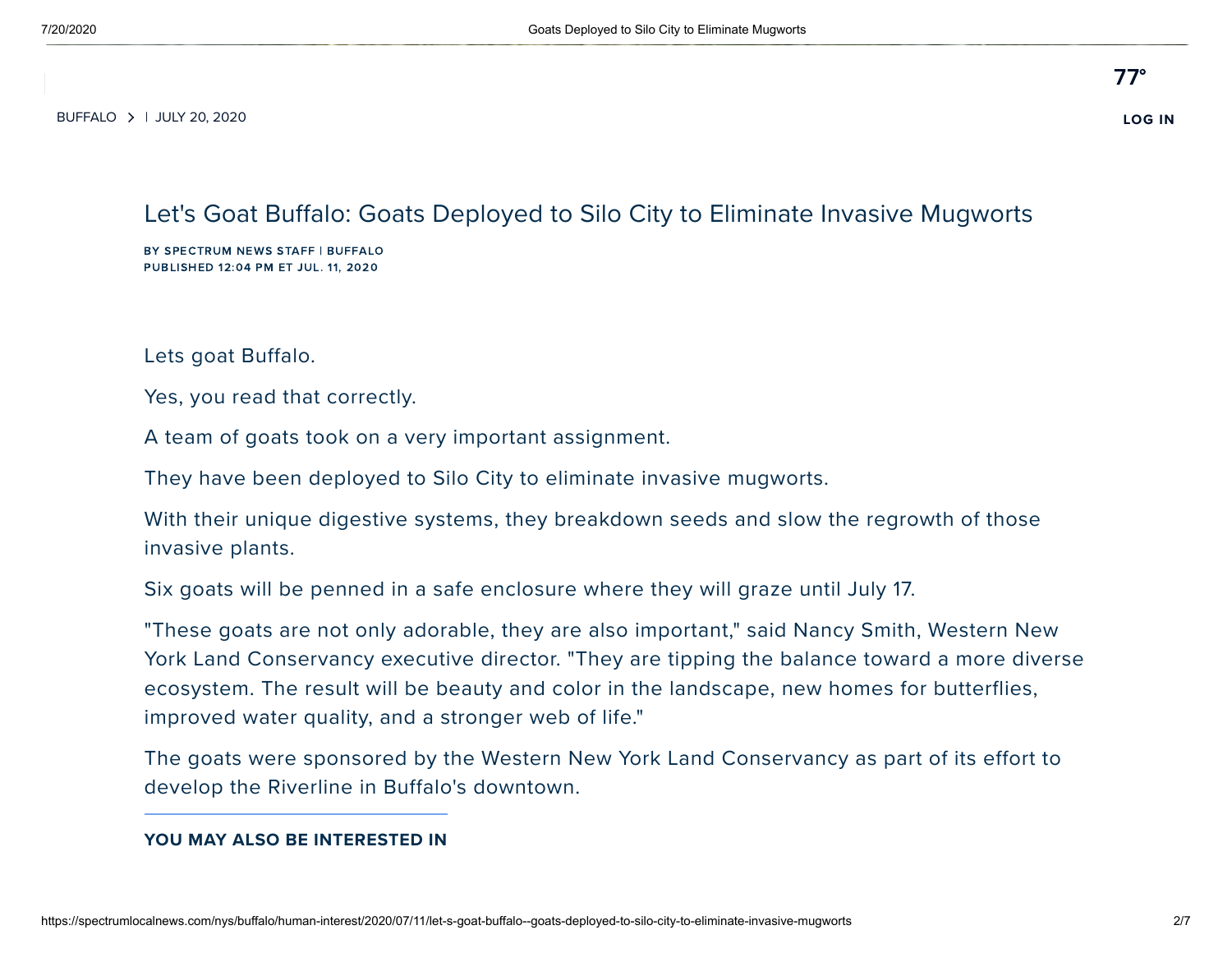

[HUMAN INTEREST](https://spectrumlocalnews.com/nys/buffalo/business/2020/07/18/niagara-county-spca-breaks-ground-on-new-surgical-unit-)

# Niagara County SPCA Breaks Ground on New [Surgical](https://spectrumlocalnews.com/nys/buffalo/business/2020/07/18/niagara-county-spca-breaks-ground-on-new-surgical-unit-) Unit

#### NIAGARA COUNTY | 1 DAY AGO



[HUMAN INTEREST](https://spectrumlocalnews.com/nys/buffalo/human-interest/2020/07/18/planning-a-trip-to-niagara-falls--underground-railroad-heritage-center-reopens)

# Planning a Trip to Niagara Falls? [Underground](https://spectrumlocalnews.com/nys/buffalo/human-interest/2020/07/18/planning-a-trip-to-niagara-falls--underground-railroad-heritage-center-reopens) Railroad Heritage Center Reopens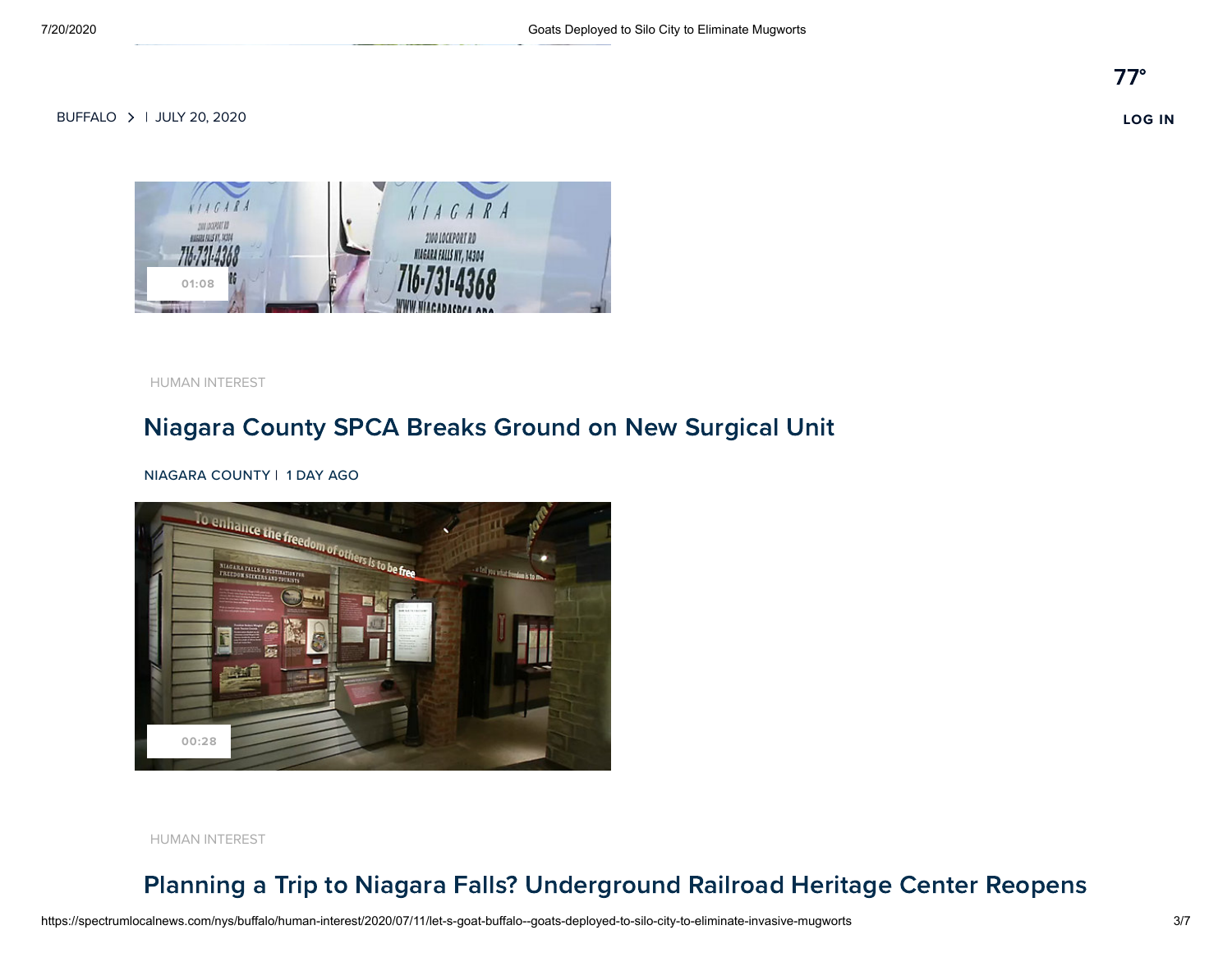

[HUMAN INTEREST](https://spectrumlocalnews.com/nys/buffalo/human-interest/2020/07/18/buffalo--statewide-leaders--remember-congressman-john-lewis-)

# Buffalo, Statewide Leaders, Remember [Congressman](https://spectrumlocalnews.com/nys/buffalo/human-interest/2020/07/18/buffalo--statewide-leaders--remember-congressman-john-lewis-) John Lewis

CITY OF BUFFALO | 1 DAY AGO

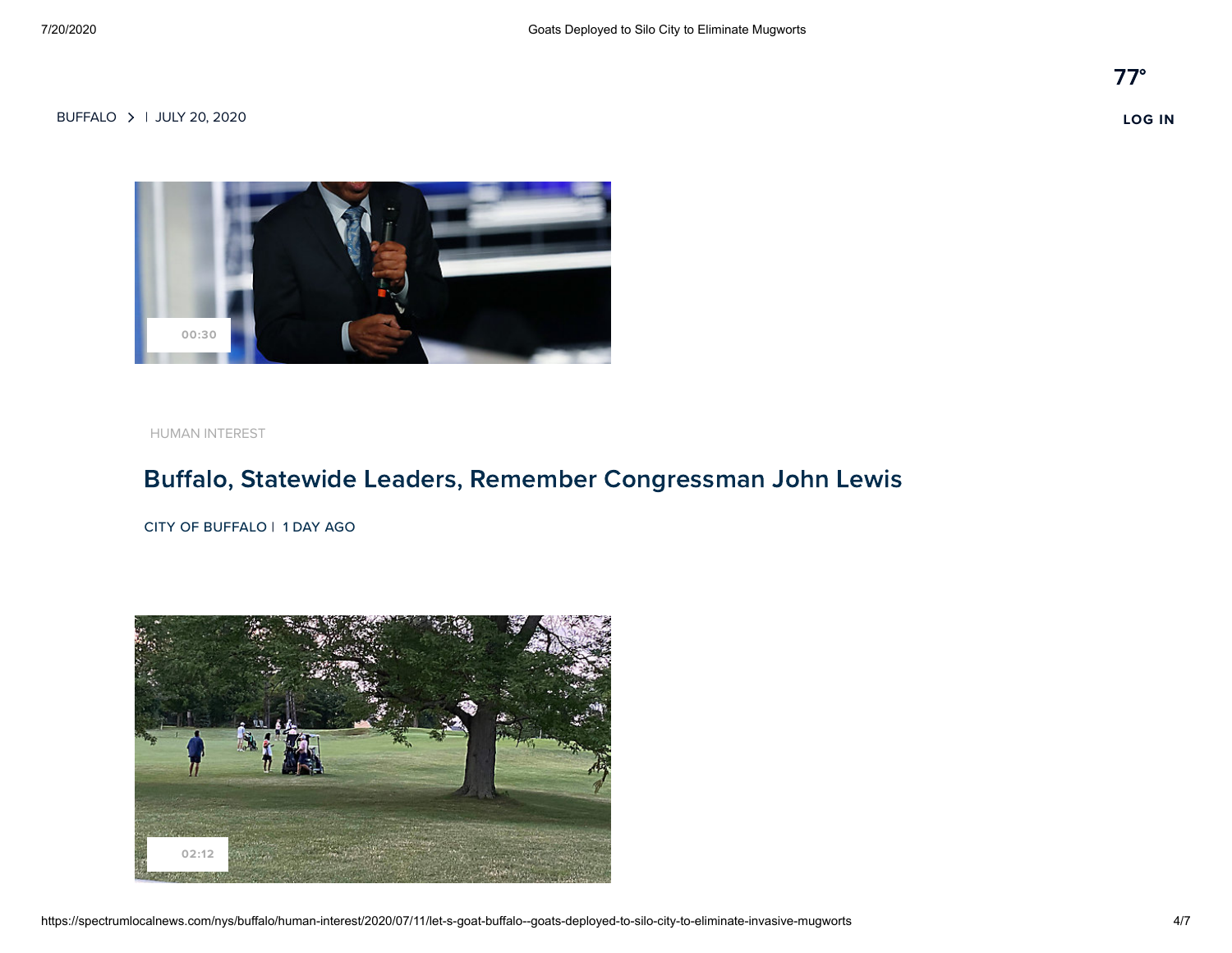Golf [Marathon](https://spectrumlocalnews.com/nys/buffalo/human-interest/2020/07/16/charity-golf-tournament-held-to-wny-kids-battling-childhood-illness) Raises Money for Sick Children in Western NY [BUFFALO](https://spectrumlocalnews.com/splash.html#nys) | JULY 20, 2020 **[LOG](https://spectrumlocalnews.com/nys/buffalo/live-video/login) IN**

#### HAMBURG | 3 DAYS AGO



[COMMUNITY NEWS](https://spectrumlocalnews.com/nys/buffalo/news/2020/07/15/local-community-rexamining-jamestown-high-school-red-raider-name-and-logo)

# JPS Examining Future of [Jamestown](https://spectrumlocalnews.com/nys/buffalo/news/2020/07/15/local-community-rexamining-jamestown-high-school-red-raider-name-and-logo) High School Logo, Name

JAMESTOWN | 4 DAYS AGO

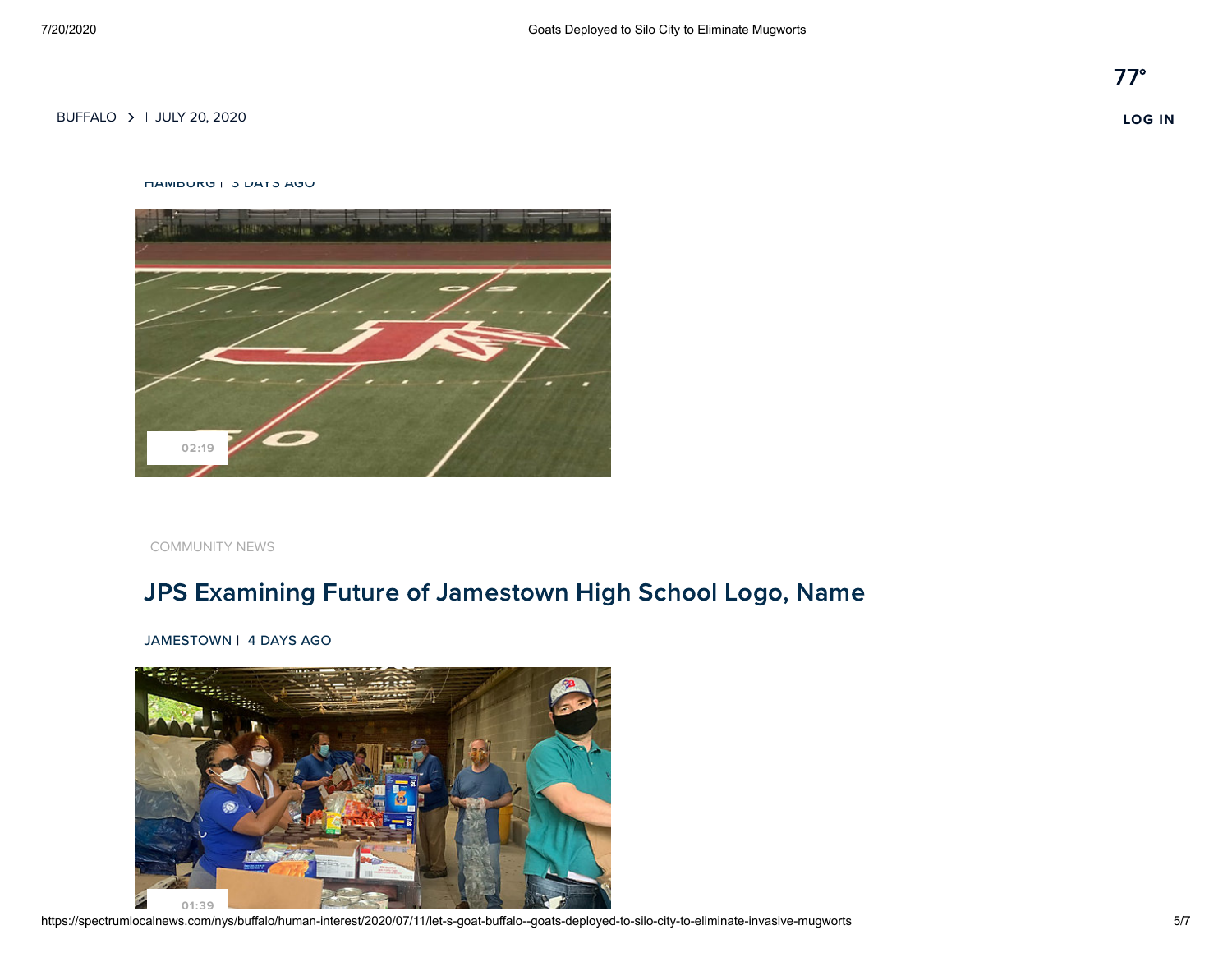**[01:39](https://spectrumlocalnews.com/nys/buffalo/human-interest/2020/07/15/western-ny-non-profit-puts-together-free-meal-kits-for-at-risk-youth)**

#### Western NY [Non-Profit](https://spectrumlocalnews.com/nys/buffalo/human-interest/2020/07/15/western-ny-non-profit-puts-together-free-meal-kits-for-at-risk-youth) Puts Together Free Meal Kits for At-Risk Youth

#### CITY OF BUFFALO | 5 DAYS AGO

| <b>SPECTRUM NEWS</b>      |
|---------------------------|
| <b>CONTACT</b>            |
| <b>ABOUT</b>              |
| <b>RSS</b>                |
| <b>SITEMAP</b>            |
| <b>FAQ</b>                |
| <b>ADVERTISE WITH US</b>  |
| <b>CAREERS</b>            |
| <b>NEWSLETTER SIGN UP</b> |
| <b>TERMS</b>              |